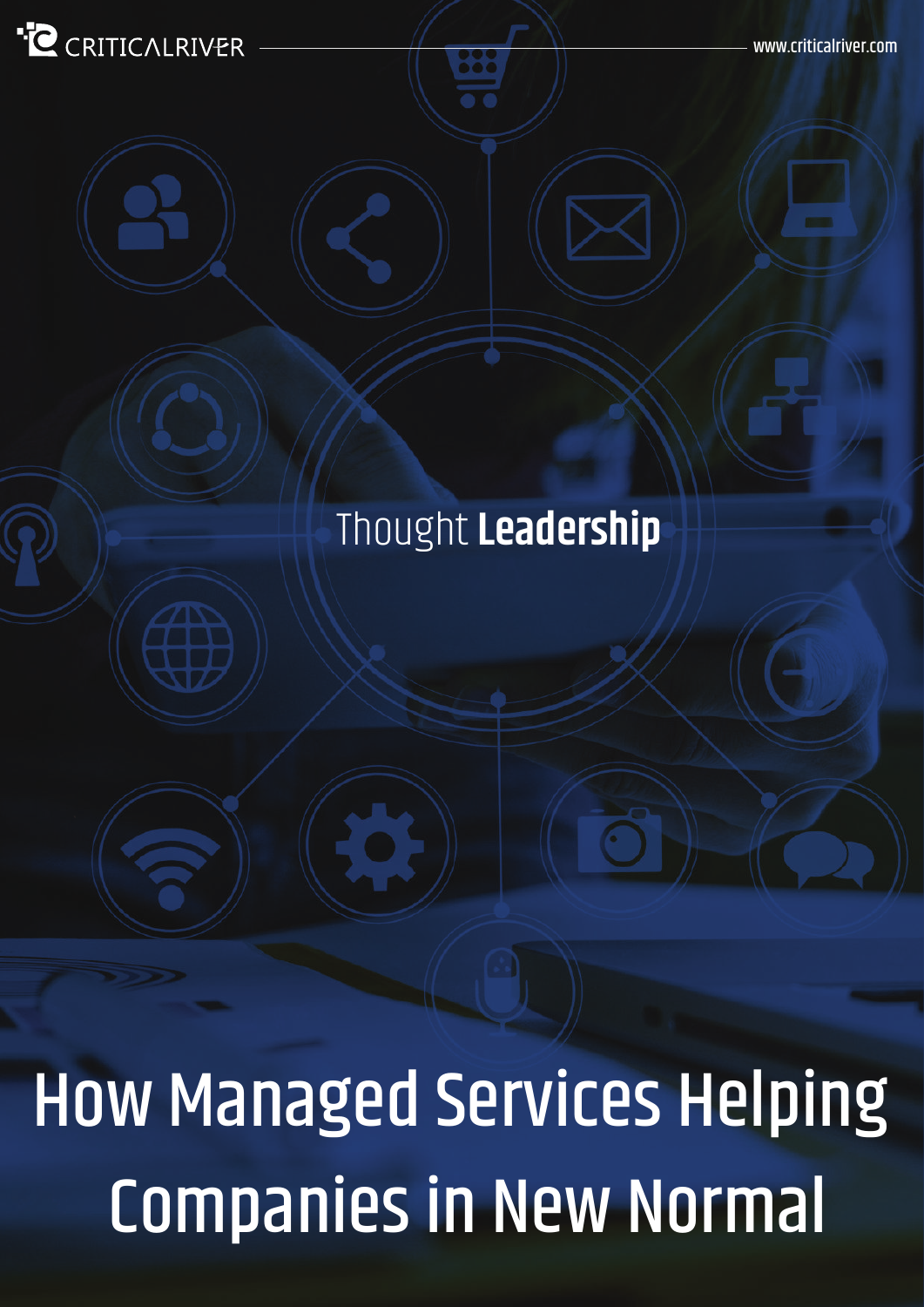#### Managed Services: Exploring the New Normal

In today's complicated and evolving business landscape, process change may no longer be optional. It has become imperative for businesses to hold their competitive edge. Those who ignore this chance may find themselves at a loss compared to leading-edge firms. Companies seeking process change need a focused approach and methodology to shun unwanted losses of time and resources.

The COVID-19 pandemic has revolutionized the way organizations work and connect. With stay-at-home directions in force across multiple states and countries, businesses accustomed to face-to-face business and account management must adjust to weather this seismic transformation.

These experiences serve as a wake-up call. Companies not previously equipped for remote work are in severe trouble right now. Once viable COVID-19 remedies are found, and the world goes back to work, it will not be business as normal.

People often conflate managed services with conventional outsourcing, but the two are very distinct. Outsourcing is prevalent in BPO and KPO – commoditized services run by a third party and engaged only from a cost-saving aspect.

Managed services are a more advanced solution. And while, yes, cost-savings are a determinant, managed services go much farther. They focus on:

- Need for specific specialized skills
- Predicated on outcome-based results
- Reduce risk
- Incorporate a built-in transformational approach
- See vendors become real partners, not merely suppliers

#### **Here is how Managed Services would help businesses beyond the crisis:**

#### Virtual Workplaces

The way we operate will never be the same again. For organizations and IT leaders, the difficulty is finding ways to deliver real enterprise flexibility and create an impetus for moving forward.

Managed Services enables telecommuting solutions that elevate the employee experience and increases productivity, securely from anywhere.

Managed Services will provide enterprise-level digital workplace solutions that facilitate remote collaboration. It helps you scale broadly across teams while blending the technology, safety, and governance you require for success.

#### Enhanced Enterprise Mobility

Businesses have seen a spike in enterprise mobility, with companies worldwide focusing on business tactics and critical capabilities to adopt and utilize the bring your device.

Businesses look for MSPs to streamline smart devices' integration into an enterprise and create an environment that fosters staff empowerment. All this with functions that securely interact, build, and collaborate in a mobile working landscape.

Top managed service providers can anticipate a surge in demand for streamlined mobility services, which most likely drive operating these smart devices.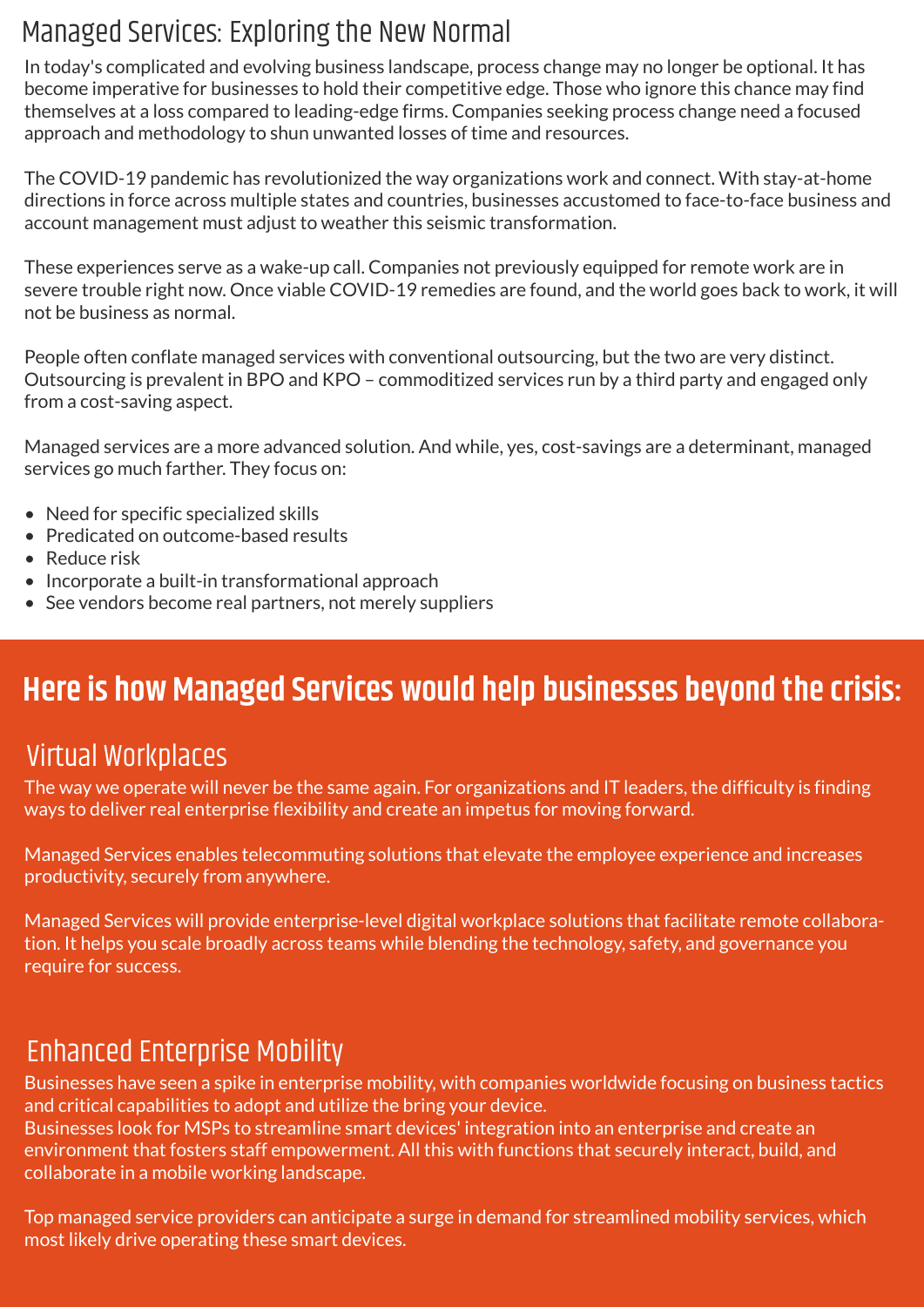### **Web Hosting & Cloud Computing**

MSPs can discover cosmic opportunities as more enterprises continue in their shift towards hosting and cloud services.

Users of these services, especially SaaS and application hosting services, will use a fair share of their funds on managed services since they bring excellent benefits for their companies.

Software providers looking to execute managed services can trust that they can tune their databases with routine and automatic upgrades across all hosting aspects. For a managed service provider, the change to these services turns to more lucrative opportunities.



#### **Rise of IoT**



Businesses try to control the power of data to rake in more income, give enhanced customer experiences, and efficiently manage costs. However, plenty of companies still grapple with managing all the data they have in their hands, which is why they enlist the help of a managed service provider.

The increasing prevalence of IoT devices supplies establishments with more data to collect, potentially altering their decision-making.

As IoT devices become paramount in any business, companies search for an MSP tool to outsource data-linked services such as maintaining an ocean of data.

# **Privacy**

Rules and regulations worldwide are focused on guarding the privacy of people online, like GDPA and CCPA.

More regulations will follow in different parts of the world, so there should be a high value placed in following these laws requiring compliance and entail penalties. With difficulties such as natural disasters, malware, and privacy limitations, managed services should equip themselves to stand up and address these barriers.

By catering to these issues, MSPs can set up a strong market differentiation, increase their presence in current accounts, and raise market shares.